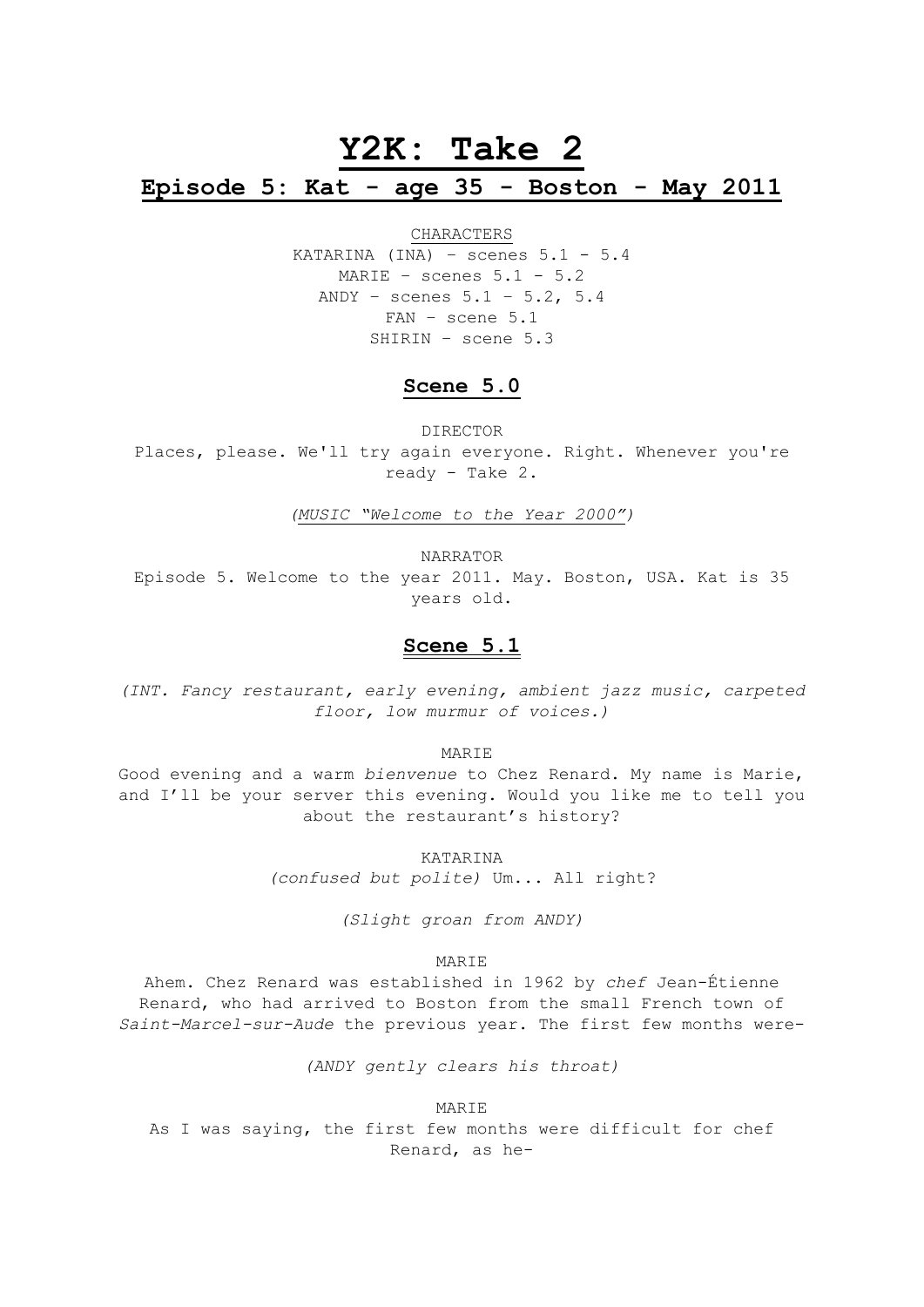*(ANDY clears his throat again)*

#### MARIE

## Ahem. Yes?

ANDY

I'm sorry, we're kind of hungry, maybe we can hear the history another time?

**MARTE** 

*(offended but tries to hide it)* Ahem. Very well. *(clears throat)* Let me tell you all about our menu. I see you have booked the twelvecourse *Les Delices de la Mer* taster menu, excellent choice. Would you like me to tell you about all the dishes now, or each one as I bring them out?

#### KATARINA

 $I-$ 

ANDY *(quickly)* As you bring them out, please.

## KATARINA

Yes.

#### MARIE

*(disappointed)* Certainly *monsieur*. Ahem. May I bring you an *aperitif*, perhaps?

ANDY

*(a little nervous)* Yes, could we have some champagne, please?

MARIE

Of course, would you like a bottle, or a glass?

KATARINA

*(smiles)* I'd like some too, so a bottle maybe?

MARTE.

Of course, *madame*. *(places wine menu in front of ANDY)* May I recommend the *Pol Roger Brut Reserve* of 2000 vintage? *(slight menu movement)* It's this one, here.

ANDY

*(slight gasp at price)* Um. Why not. *(smiles)* We are celebrating, after all, right Ina *(EE-na)?*

KATARINA *(smiles)* We are. Hard to believe that 2000 is vintage now.

ANDY

*(smiles)* Well, in wine anyways.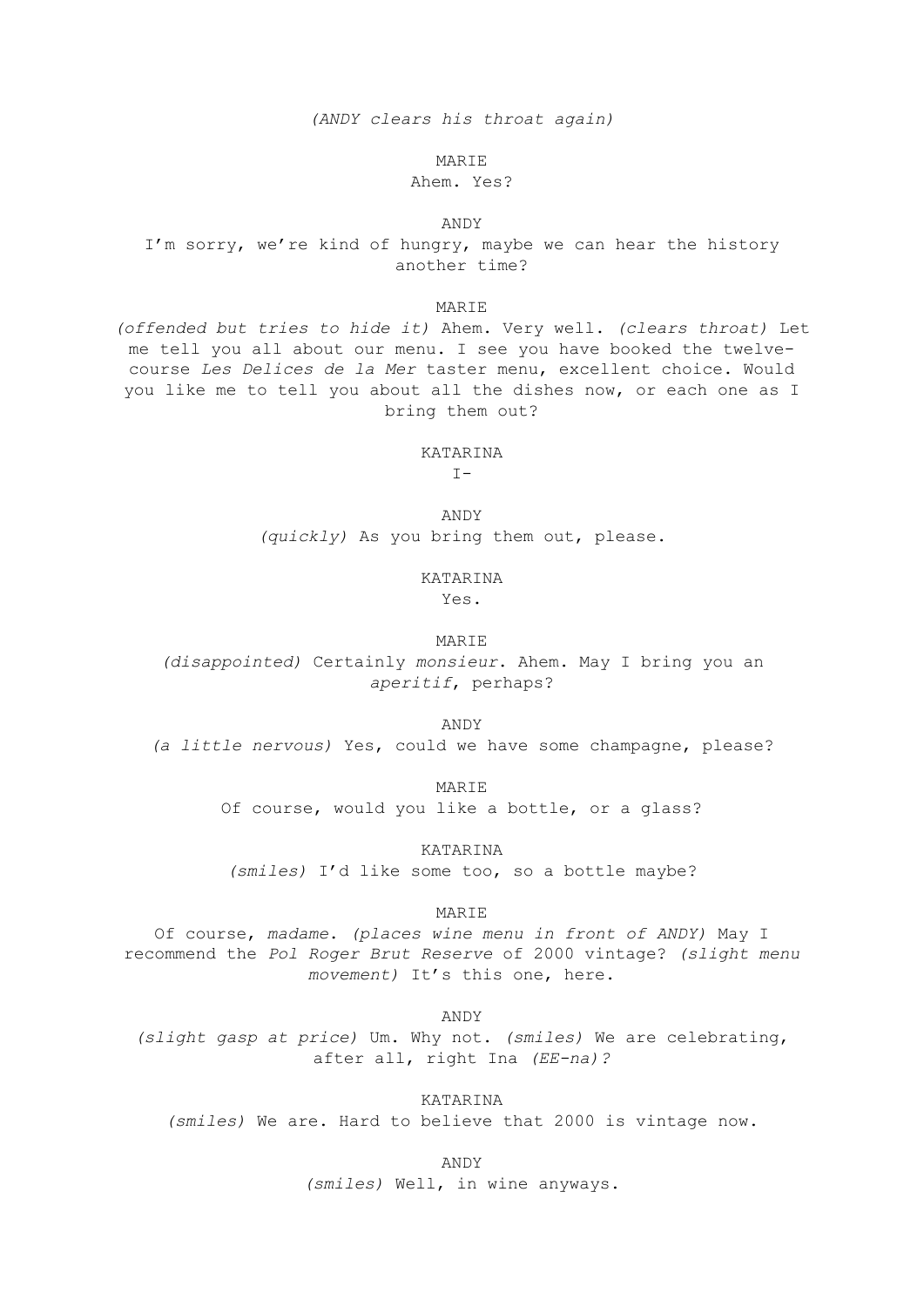MARIE

*(takes menu)* Ahem. A fine choice, monsieur, madame. I will return *toute suite* with your selection.

#### KATARINA

Thank you.

*(MARIE's footsteps move away)*

#### KATARINA

*(slight giggle, low voice)* What's going on with her? Where \*have\* you brought me, Andy?

#### ANDY

*(a little stressed)* I've only been here once, for lunch. I wanted to take you somewhere really nice. The food is supposed to be top notch.

KATARINA

*(smiles)* It is lovely. Our... 'server' seems a little odd, that's all.

ANDY

*(smiles)* Agreed. But I don't think she recognized you, so that's a plus.

#### KATARINA

It is! *(sighs)* Maybe I'm too used to people pandering to me 'cause of the 'fame' thing... You will tell me if I start getting too bigheaded, right?

ANDY

*(smiles)* Sure thing. Don't think you could get any snootier than Marie there.

> KATARINA *(laughs)* OK, good to know.

*(MARIE approaches again)*

MARIE

Here you are, *monsieur*.

ANDY Oh. Yes. That looks great.

*(MARIE opens champagne bottle, pours a little in ANDY's glass)*

ANDY *(tastes)* Yes. Very nice.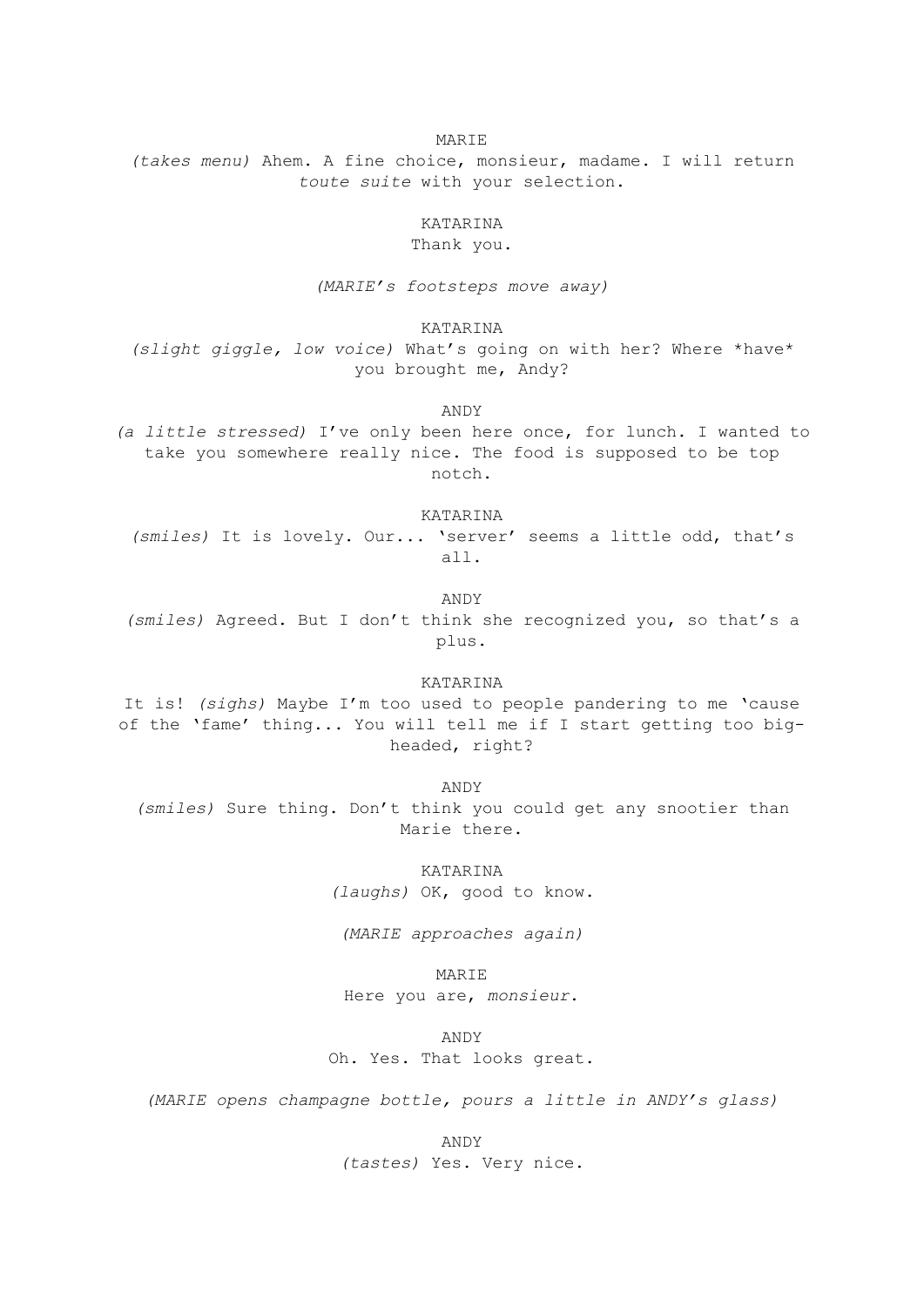#### **MARTE**

*(pours for both ANDY and KATARINA, places bottle in metal ice bucket)* Ahem. Did you know that Pol Roger was Winston Churchill's favorite champagne?

#### KATARINA

*(polite but tries to control giggle)* No.

*(ANDY groans slightly)*

#### MARIE

It started back in 1908, and it is estimated that Churchill drank two bottles of champagne a day. When he died in 1965, Pol Roger placed a black border around the labels-

#### ANDY

*(gently interrupts)* Thank you, very interesting. I think it's time for us to make a toast now.

MARIE

*(slightly offended)* Naturally, monsieur. Ahem. May I ask what you are celebrating?

ANDY

*(happy but nervous)* It's our one-year anniversary. *(hastily)* Of dating, I mean.

#### MARIE

Ah, *félicitations, monsieur, mademoiselle*. *(to ANDY)* You'd better pop the question quick, *monsieur*, you don't want this *belle demoiselle* to get away. If I may, monsieur, we have had many beautiful proposals right here in the restaurant. Ahem. I will return shortly with the first course.

*(Footsteps as MARIE walks away, ANDY swallows nervously)*

#### KATARINA

*(trying to control epic giggles, low voice)* She's giving relationship advice now? *(more suppressed giggles)* I mean, who proposes in a restaurant? I've never understood that. *(faint giggles)*

ANDY

*(completely taken aback)* I... yeah. *(strained laugh)*

#### KATARINA

*(oblivious)* I guess it's an American thing? Like people proposing at baseball games? I mean, what if they get a no? Or what if the person being proposed to feels like they have to say yes? It seems like too much pressure to me.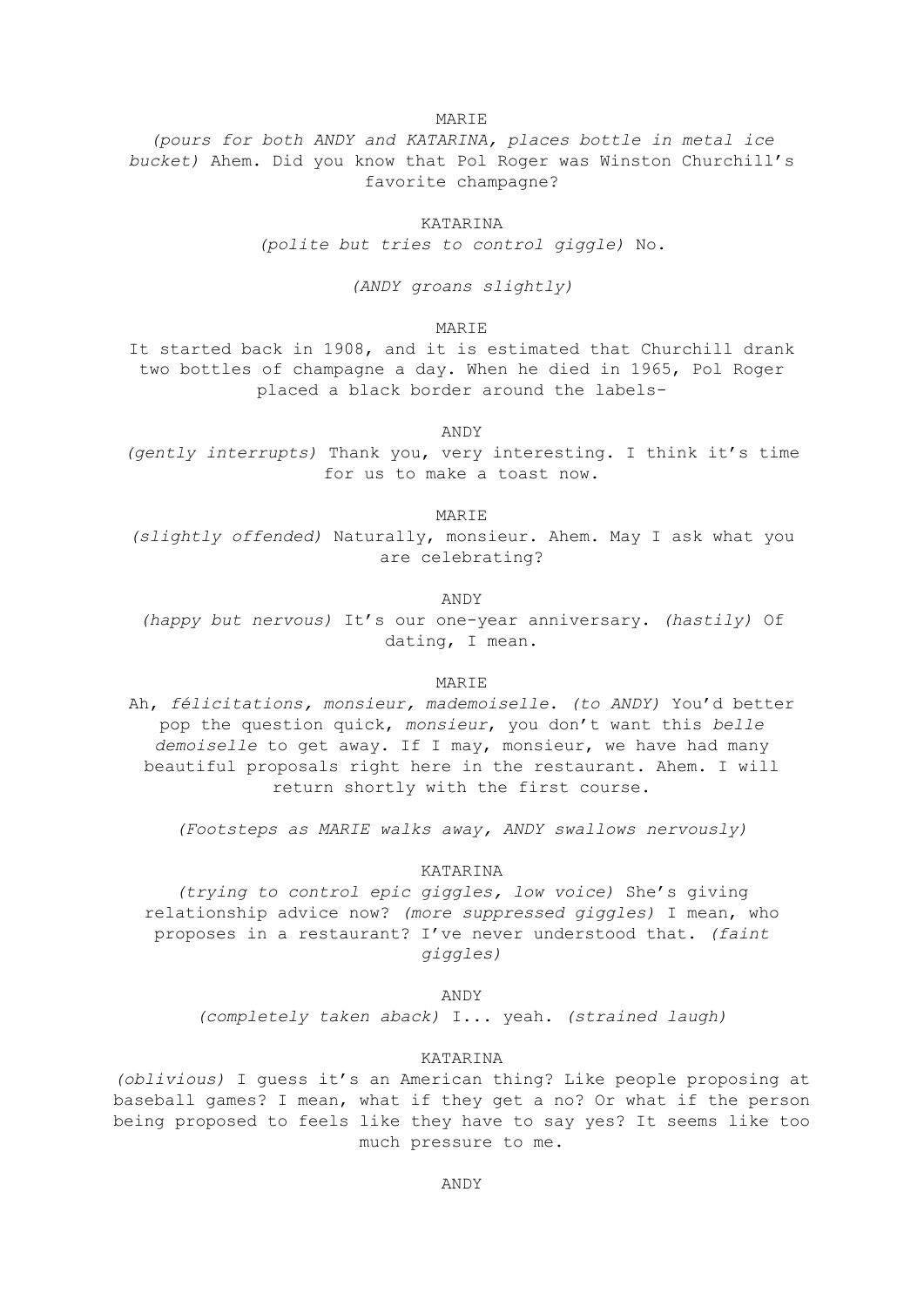*(trying to regain his composure)* Suppose it \*is\* an American thing. *(beat)* So, not for you I guess.

KATARINA

*(oblivious, laughs)* No! Can you imagine? Such an embarrassing spectacle. *(smiles*) I like us. I like what we have.

ANDY

*(smiles, still quite thrown)* I like us too. I am very happy I met you.

#### KATARINA

*(smiles)* Me too. Did I ever tell you I almost didn't make it to that fundraiser?

ANDY

No! That would have been... I mean, I would never have dared approach you if I'd known who you were.

KATARINA

*(laughs)* The distracted professor strikes again!

ANDY

*(slight laugh)* Yes, I never was one for movies. I've tried to catch up, though.

#### KATARINA

You're doing great. And it's good you are not in the... 'biz', you know? Means I can be in... *(slight laugh)* the real world, I guess, with you.

> ANDY *(smiles)* I am happy to provide some realness.

> > KATARINA *(smiles)* You know what I mean.

ANDY *(serious)* I do. *(beat)* I love you, Ina *(EE-na)*.

KATARINA *(serious)* I love \*you\* Andy. *(grabs glass)* To us?

ANDY *(grabs glass)* To us! *(glasses clink softly, they sip)*

KATARINA Mm. That is nice. Say what you like about our new chum Marie, she knows her stuff.

> ANDY She sure does.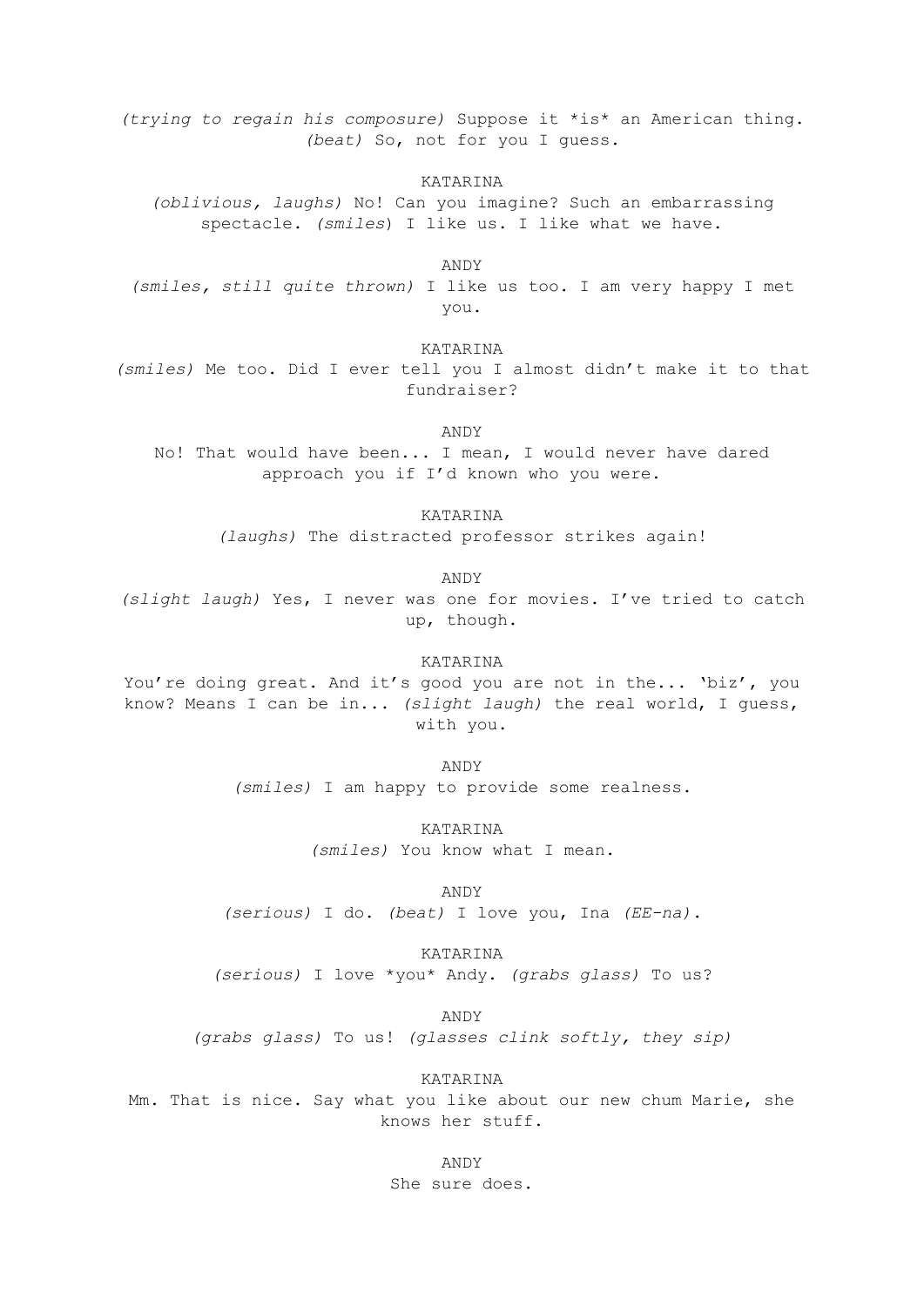*(MARIE approaches with two plates and sets them down during following)*

**MARTE** 

Let me just move the orchids, like so... *Monsieur, mademoiselle*, may I present your first course. Ahem. So here we have *Cassolettes de Saint-Jacques à la crème safranée...*

*(Slight giggle from KATARINA, suppressed snort from ANDY)*

*(Fade out)*

## **Scene 5.2**

*(INT. restaurant, much later that same evening. New ambient jazz, slightly more boisterous background conversations.)*

> ANDY Oh wow. Not sure I can move now.

> > KATARINA

Me neither. That was a lot of food.

ANDY

Delicious, though.

KATARINA

Yes. *(smiles)* I'm glad you chose this place. *(giggle)* And the entertainment was free!

ANDY *(laughs)* It was! Think we needed those breaks in-between the courses, actually!

KATARINA Absolutely. Wanna take a walk or something? To shake down all the food?

> ANDY Perfect. Boston Common is right down the street.

> > *(MARIE approaches)*

MARIE

Thank you, *monsieur, mademoiselle*. It has been a *plaisir* to serve you. Ahem. If you follow me, I will get your coats.

*(ANDY and KATARINA get up, both 'oof' slightly as they are so full, all THREE start walking, we follow)*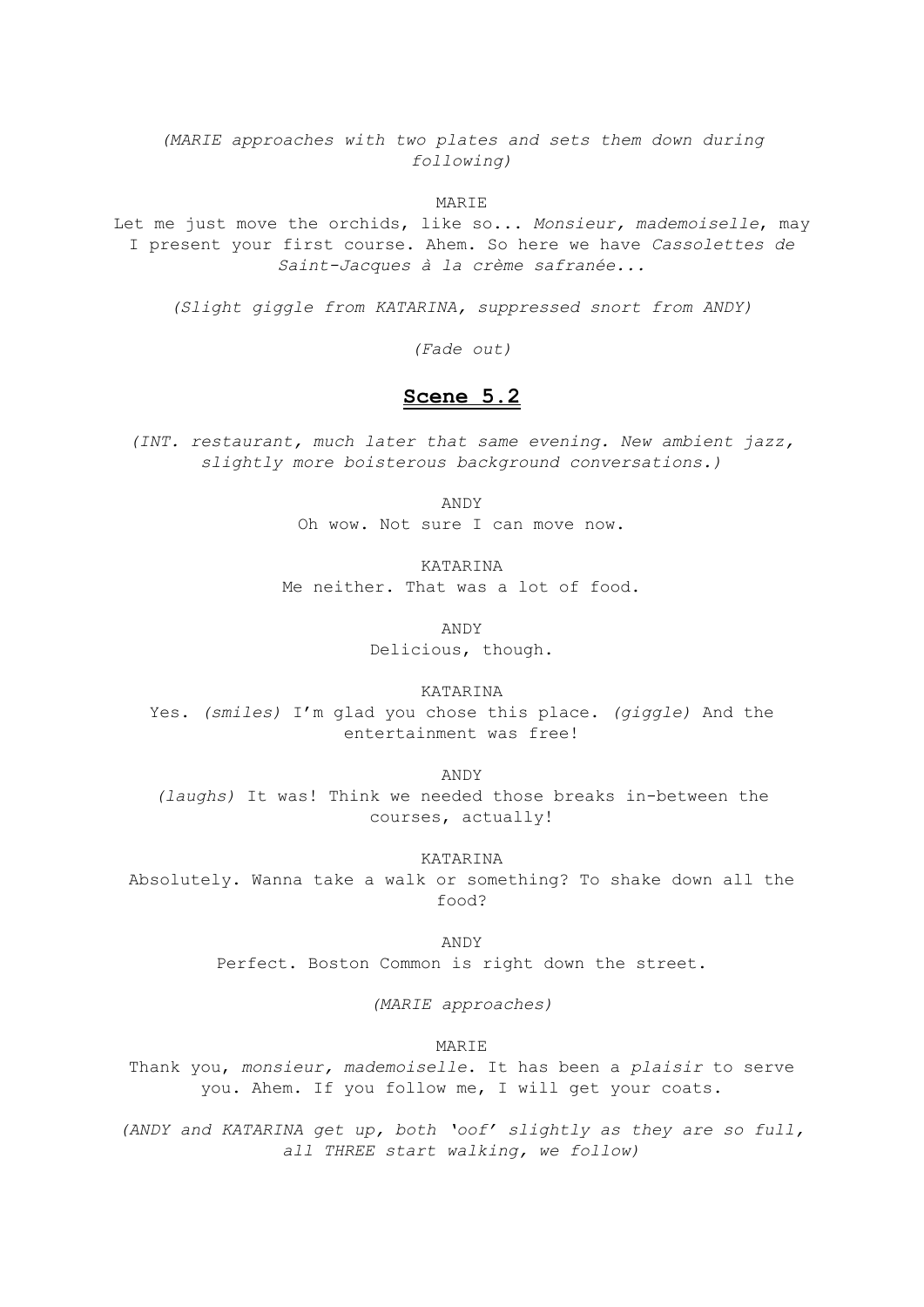(approaches, nervous but excited) So sorry to interrupt, but, aren't you Ina *(EE-na)* Fischer?

> KATARINA *(polite)* Yes, that's right. Hello.

*(Surprised gasp from MARIE)*

FAN Hi. Big fan. Loved you in As Stars Align.

> KATARINA *(polite)* Thank you so much.

FAN Could I get a picture? I'm Eric.

KATARINA

*(polite)* Of course.

*(Shuffle as FAN gets out his phone and KATARINA gets into position. A few phone camera clicks.)*

FAN Thank you so much! All right if I post it on Instagram?

> KATARINA *(polite)* Of course.

> > FAN

Thank you! This is so exciting!

KATARINA

*(polite smile)* Nice to meet you, Eric. Take care. *(to MARIE)* Could we get our coats please, Marie?

> FAN Bye! Thank you! *(excited squeal, walks away)*

> > **MARTE**

*(flustered)* Of course, Miss Fischer, I mean, *mademoiselle* Fischer, I apologize, I didn't realize, you look so much \*taller\* om screen, oh! I'm sorry, I didn't mean-

KATARINA

*(polite)* That's quite all right.

**MARTE** 

*(still babbling)* -of course we have had quite a few famous guests over the years, Bette Davis was the very first, in 1963, right around the time of "What Ever Happened to Baby Jane?" – wonderful

FAN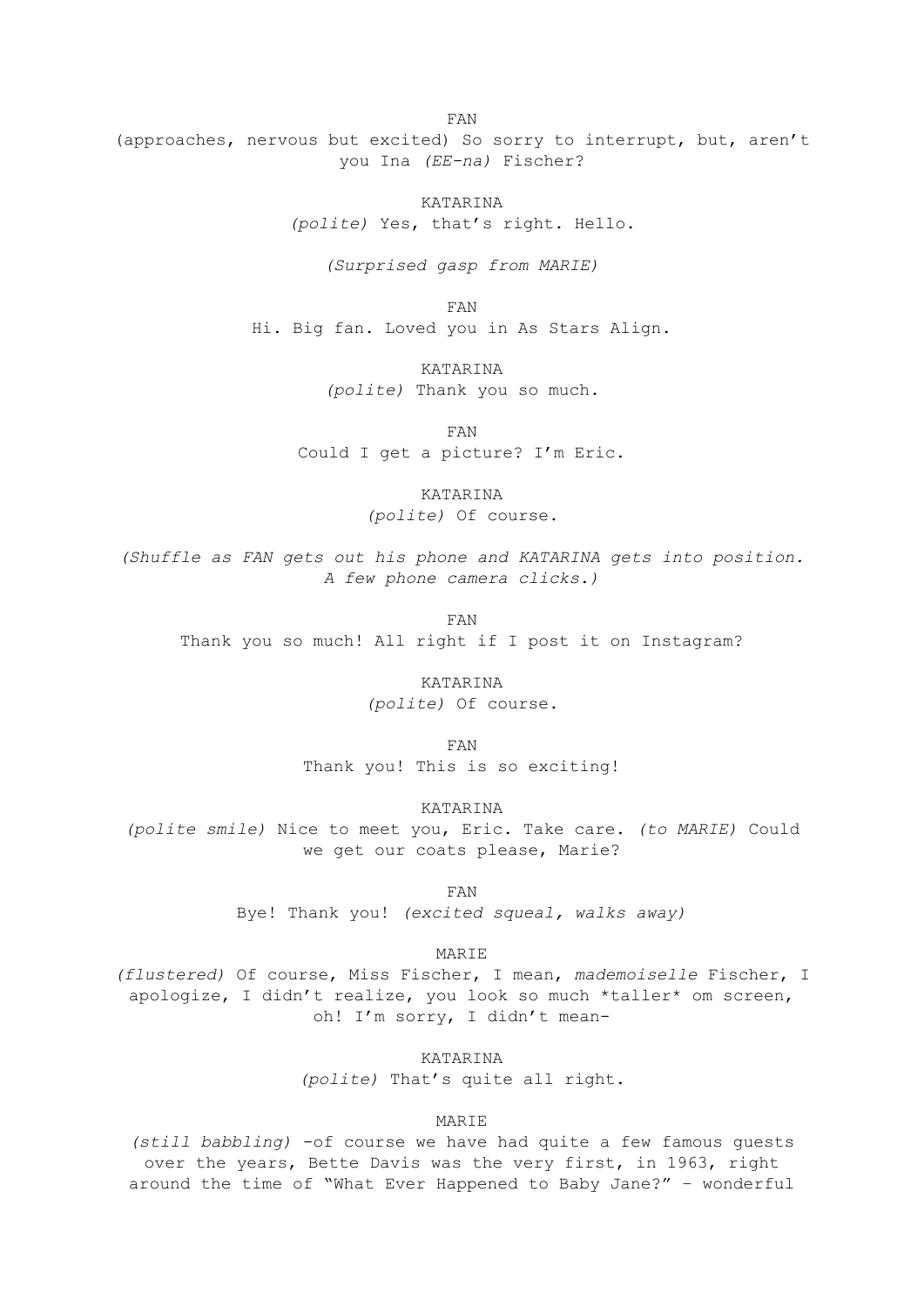performance - see? We have our wall of fame over the- *(there)* Oh! We HAVE to take a picture for our wall! If you just come with me... *(starts walking, mumbles)* Ina Fischer, *mon dieu!*

ANDY

*(low voice)* You don't have to, you know.

KATARINA *(low voice)* It's all right. Part of the job.

*(KATARINA and ANDY start walking towards MARIE)*

MARIE

*(yelling to someone) Garçon!* Over here! Come take a picture! *(whispers loudly)* Ina *(EE-na)* Fischer is here! *(To KATARINA) Mademoiselle* Fischer! Here, right in front of the orchid arrangement, please. Ready? *(Does not wait for reply, sing-song voice) Fromage!*

KATARINA

*(Mumbles through smile)* Fromage? *(camera clicks)*

**MARTE** 

One more! *Encore! (camera click)* Thank you so much *Mademoiselle* Fischer, we will be honored to display this on our wall. And please, come again! Sadly *chef Renard* is not here tonight, but he would be *enchanté* to meet you.

> KATARINA *(smile a little strained)* Thank you.

> > ANDY *(gently)* Our coats, please?

> > > MARIE

*Pardon, monsieur*, of course! *(bustles off to get coats)*

KATARINA

*(relieved)* Thank you.

ANDY *(smiles)* Anytime.

MARTE.

*Madame, pardon, mademoiselle* Fischer *(helps KATARINA into her light jacket, to ANDY)* You should do something about that *monsieur*, didn't I say so before? *(loud whisper)* Propose! Ahem. Don't want her getting away! *(helps ANDY into light coat)*

> ANDY Right. Thanks.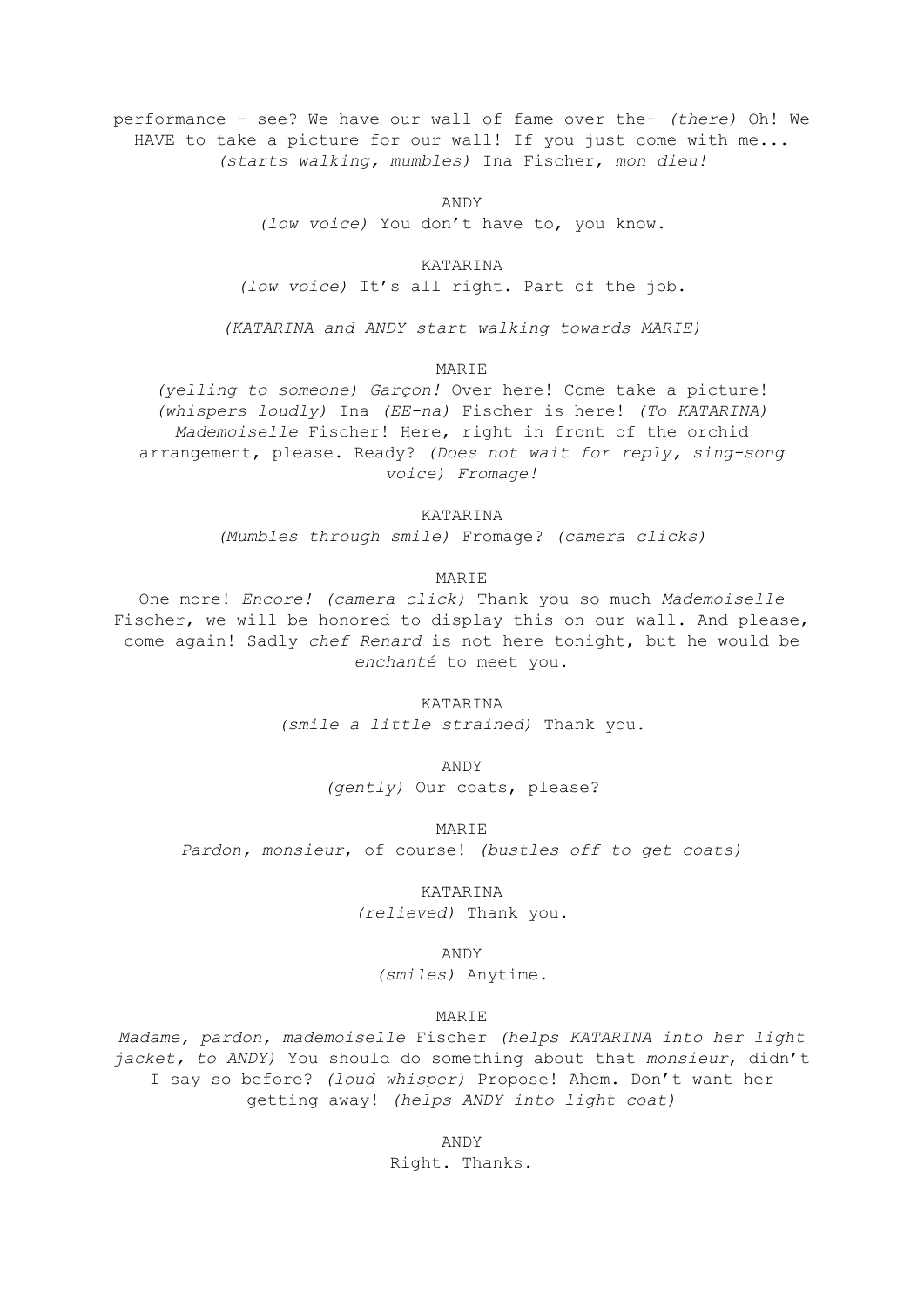Thank you. Bye!

*(KATARINA and ANDY start walking out, open door)*

MARIE

Goodbye, and please come again, it was a true *plaisir*... *(cut to muffled as door closes behind KATARINA and ANDY)*

*(EXT. evening city street)*

KATARINA

*(lets out breath, happy)* We escaped!

ANDY

*(happy)* We did! And it's a nice night – you up for that walk?

KATARINA Absolutely!

*(BOTH start walking, leisurely pace)*

ANDY Guess we are not going back there?

KATARINA I guess not. Shame, the food was good.

> ANDY Plenty of other restaurants.

#### KATARINA Yeah.

ANDY *(pause)* Listen, I... (trails off)

> KATARINA  $W<sub>h</sub> + 2$

> > ANDY

I thought... *(starts over)* I mean... Sometimes, despite everything... I guess I am just a typical American guy, you know?

> KATARINA *(confused)* Yes?

ANDY And I assume things.

> KATARINA OK, like what?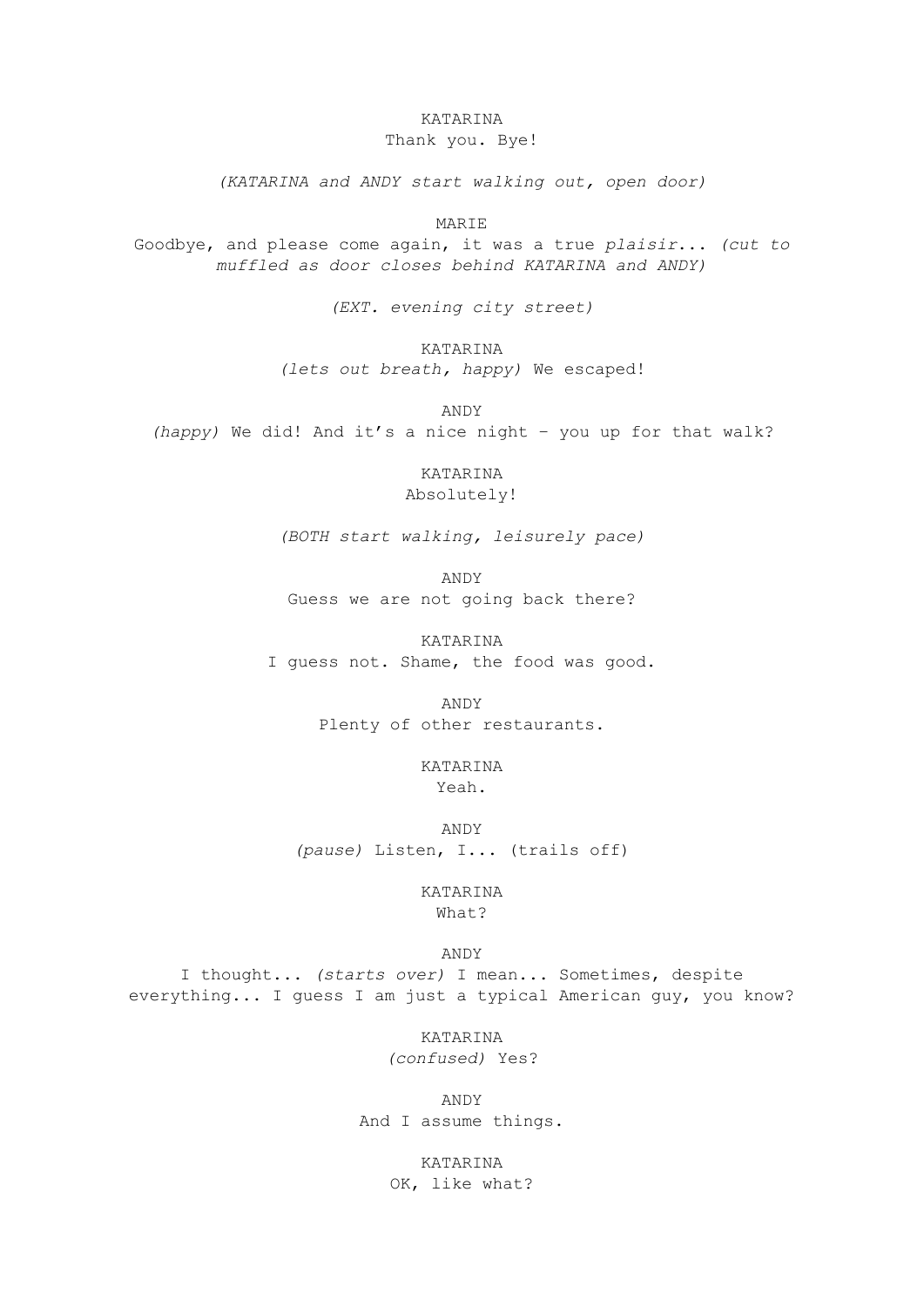ANDY

Like... *(starts over)* We're in our thirties, and... we've been dating for a year and things seem to be going really well...

*(They have reached Boston Common)*

KATARINA

*(oblivious)* They are. I love being with you.

ANDY

*(smiles)* And I love being with you. *(beat)* So... *(swallows nervously)* I was planning to... I... *(deep breath, stops, pulls KATARINA to stop too)* I was going to be that embarrassing, cliché guy proposing in a restaurant tonight.

KATARINA

*(shocked)* Wha- OH! Oh, Andy, I'm sorry. I didn't mean to-

ANDY

*(interrupts, very stressed)* So, I mean... You don't have to answer right away.

> KATARINA *(still in shock)* Right. OK.

> > ANDY

*(very stressed)* And I'm not going to go down on one knee or anything, but... Will you think about it? About... our future, if we have one?

KATARINA

Yes. I will. But marriage, I don't-

ANDY

*(interrupts, tries to smile)* All right. Not sure my heart could take the end of that sentence.

KATARINA

I don't want to hurt you. *(pause)* And... I want us to have some kind of future.

ANDY

I do too.

KATARINA *(small smile)* OK. So that's a start.

ANDY

Yeah. *(deep breath)* I think I want to... go home and be alone.

#### KATARINA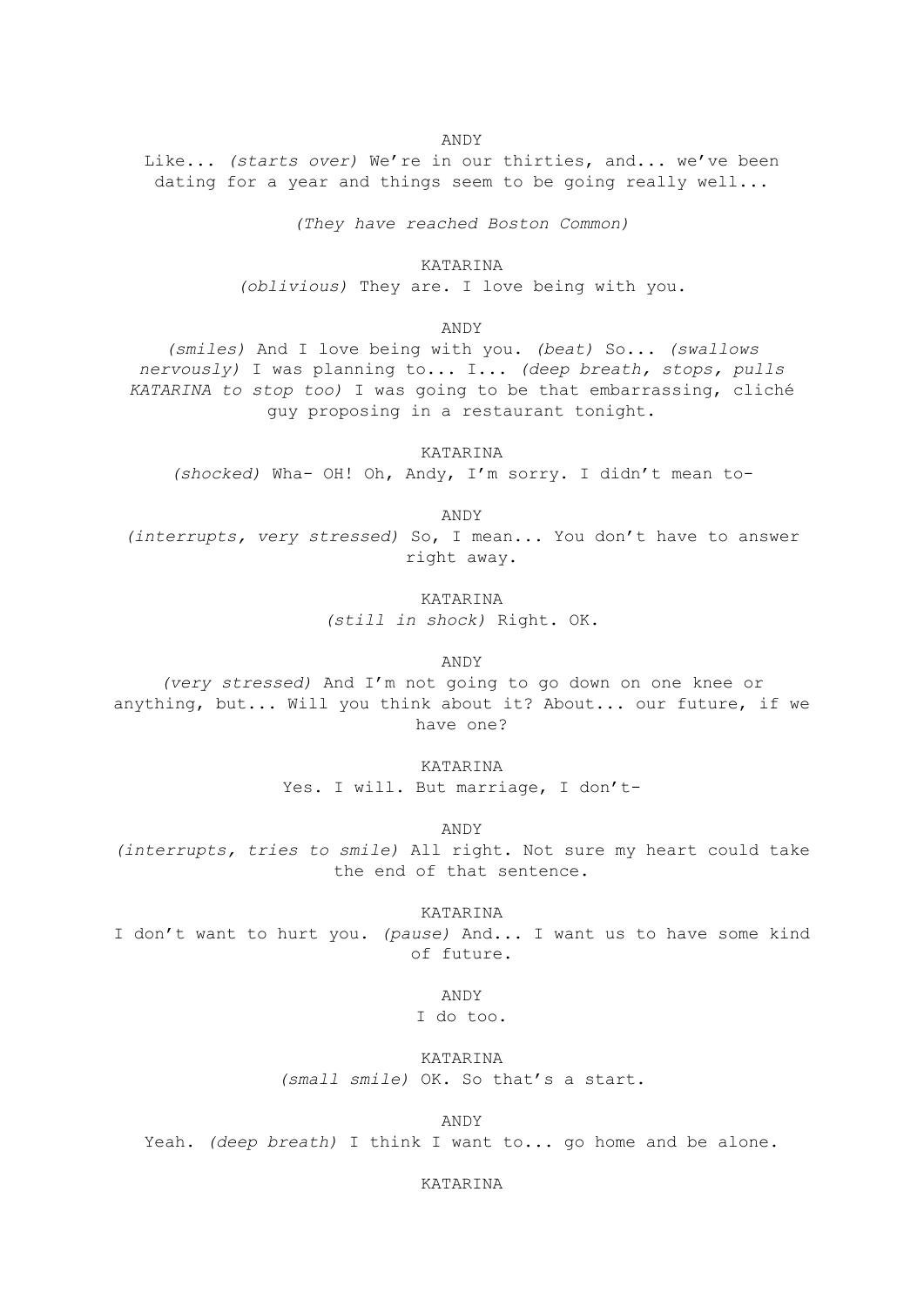You sure? I added you to my hotel room.

*(BOTH start walking)*

ANDY Yeah. The train ride will do me good. Time to think.

> KATARINA OK. If you're really sure?

ANDY Yeah. It's been a long night.

KATARINA

So... see you tomorrow, maybe?

ANDY All right. *(small smile)* Non-fancy dinner somewhere?

> KATARINA I'd love that.

ANDY It's a date.

> KATARINA Good.

ANDY Here's my exit. *(stops)* See you tomorrow. (walks away)

> KATARINA *(calls)* See you. *(quietly)* I love you.

> > *(Fade out)*

## **Scene 5.3**

*(EXT. Outdoor seating area, lunch restaurant near water, midday. Distant chat from other lunch guests. KATARINA and SHIRIN are having lunch.)*

KATARINA

-and I made fun of people proposing in restaurants and it turned out that's what he planned to do last night. Shirin, I feel awful!

SHIRIN

Of course you do. *(sighs)* American men. They can be as progressive as you please, but when it comes to this proposing nonsense they are all completely brainwashed. Poor things.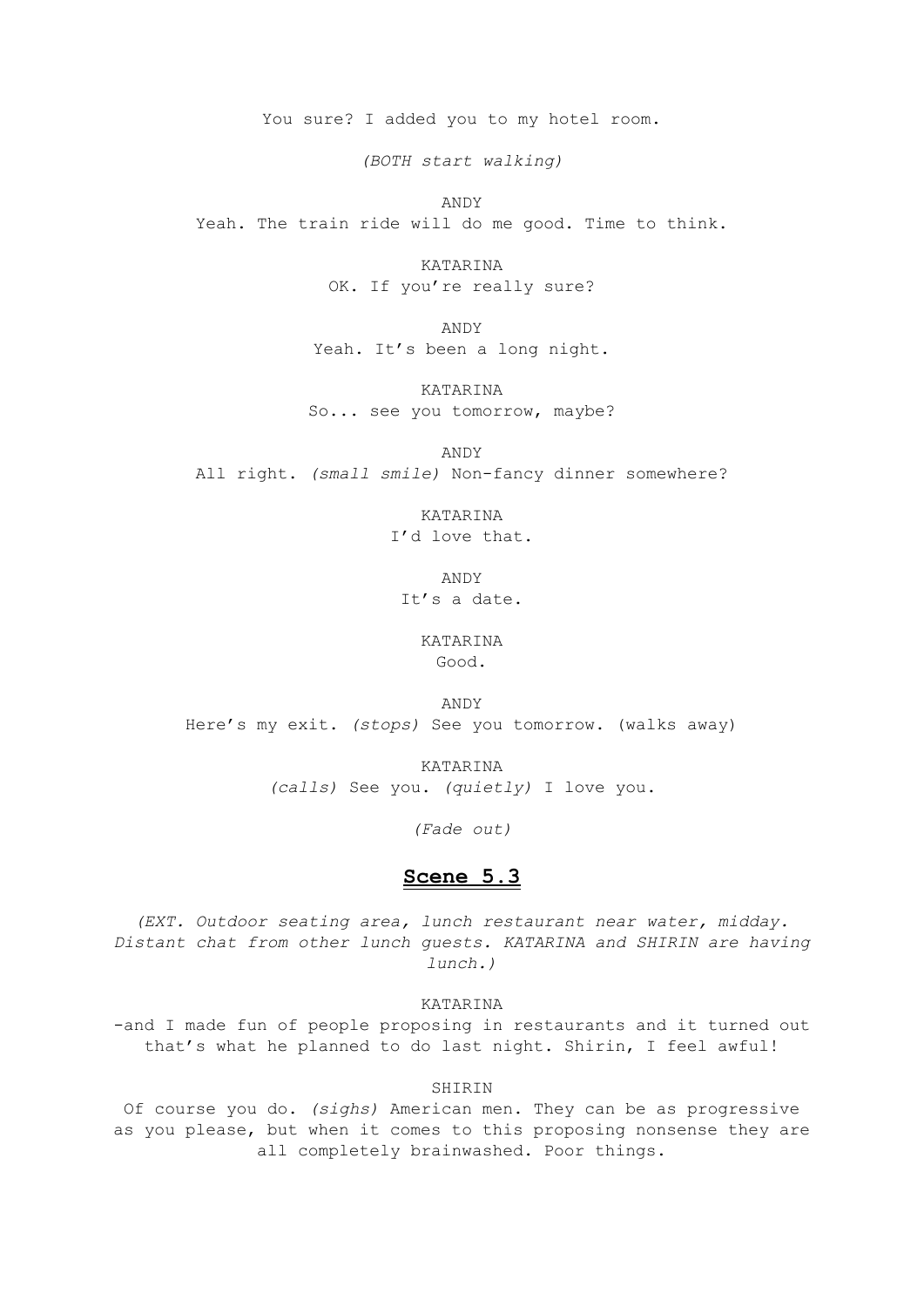*(laughs)* Sounds like you've been proposed to a lot!

SHIRIN

*(laughs)* Well I am married, so one, obviously!

KATARINA

*(laughs)* You had a beautiful wedding, but that's not what I asked.

SHIRIN

*(smiles)* I think we proposed to each other, actually. But she is American so she did have some odd ideas about weddings... Anyway, where was I?

#### KATARINA

American men.

#### SHIRIN

Yes! Before Beth I had two proposals from American men, both sort of out of the blue - I think that's what threw me the most, I mean, don't people talk about this sort of thing beforehand? Or is there a schedule I don't know about? After x amount of months or years together, I should expect to be offered a ring? I don't get it.

#### KATARINA

That's exactly what Andy said! He was like – we've been together a year, and we are over thirty, and everything's going well... I think you're right, there \*is\* a schedule!

SHIRIN

A-ha! And the number of months go down if you're over 30, and up if you're not getting along well – it's not a schedule, it's an algorithm!

*(BOTH laugh)*

KATARINA

Shirin, I've \*missed\* you! I'm so glad you happened to be in town today!

**SHIRIN** 

Me too. I don't see you nearly as often as I'd like, Ina *(EE-na)*. You should come hang out with us for a week-end, play with the twins.

KATARINA

I'd love to. Haven't seen them - or Beth! - since your wedding. How old are they now?

SHIRIN

Almost three. They're completely impossible, but – lucky for them! adorable.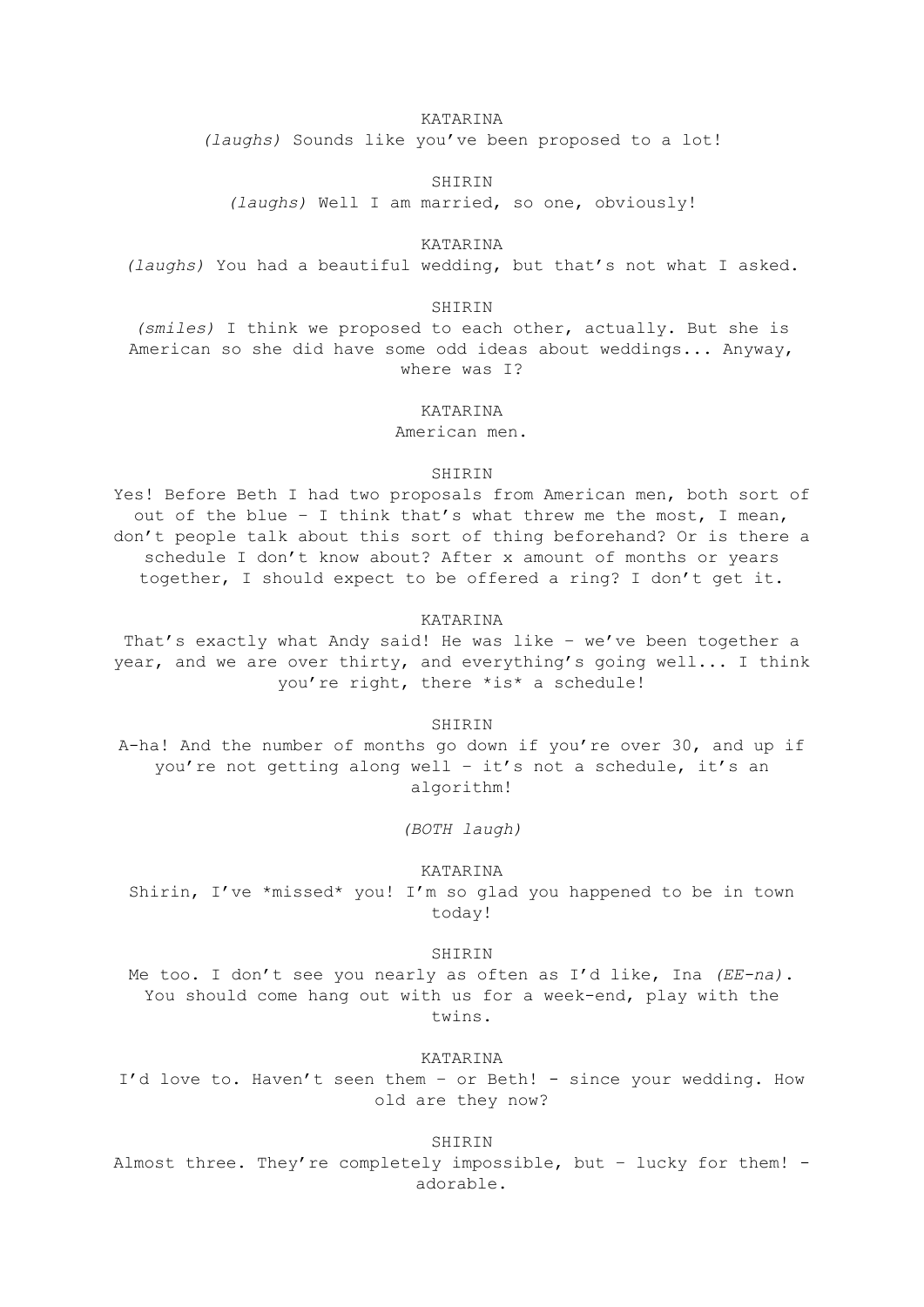*(smiles)* I can imagine.

SHIRIN

*(gently)* Are you... I know you gave up the idea of having kids, is that still where you're at?

#### KATARINA

Yeah. I've closed that book. Other priorities. I mean, imagine if I'd had a kid that one time I \*was\* pregnant? Be tied to \*that\* asshole my whole life? *(thinks)* I don't think I ever really wanted children, I just got caught up in fixing what was broken. It was probably best it turned out the way it did.

SHIRIN

Yeah. Definitely. So that's not a factor for you and Andy?

KATARINA

No. We've talked about that part, at least. Neither of us want kids.

**SHIRIN** 

All right, just the proposal to deal with then.

KATARINA

Yeah. Or, rather, the "Where is our relationship going?" thing. He's not setting ultimatums, he just... wants to know.

> SHIRIN That's fair enough.

> > KATARINA

Yeah.

SHIRIN So. What do \*you\* want?

#### KATARINA

*(sighs)* I was sort of hoping to just... go on like we have been. Andy is amazing. I've never been with anyone like him. He's really laidback but he has such integrity, you know? A lot of the men I've dated – especially those I've met through work – get weird about my job. Either I'm more successful than they are, and they get insecure, or it's the other way around, and they don't take my work seriously. With Andy, none of that matters. It's been such a relief to come here, to Boston, and sink into his couch and his arms for the week-end and hear all about the office intrigue at MIT. Feels real, you know? No spectacle or illusion, just life. *(sighs)* Though no matter where I live or who I date there will always be an element of long-distance. *(beat)* As long as I am still getting cast in

movies, anyway.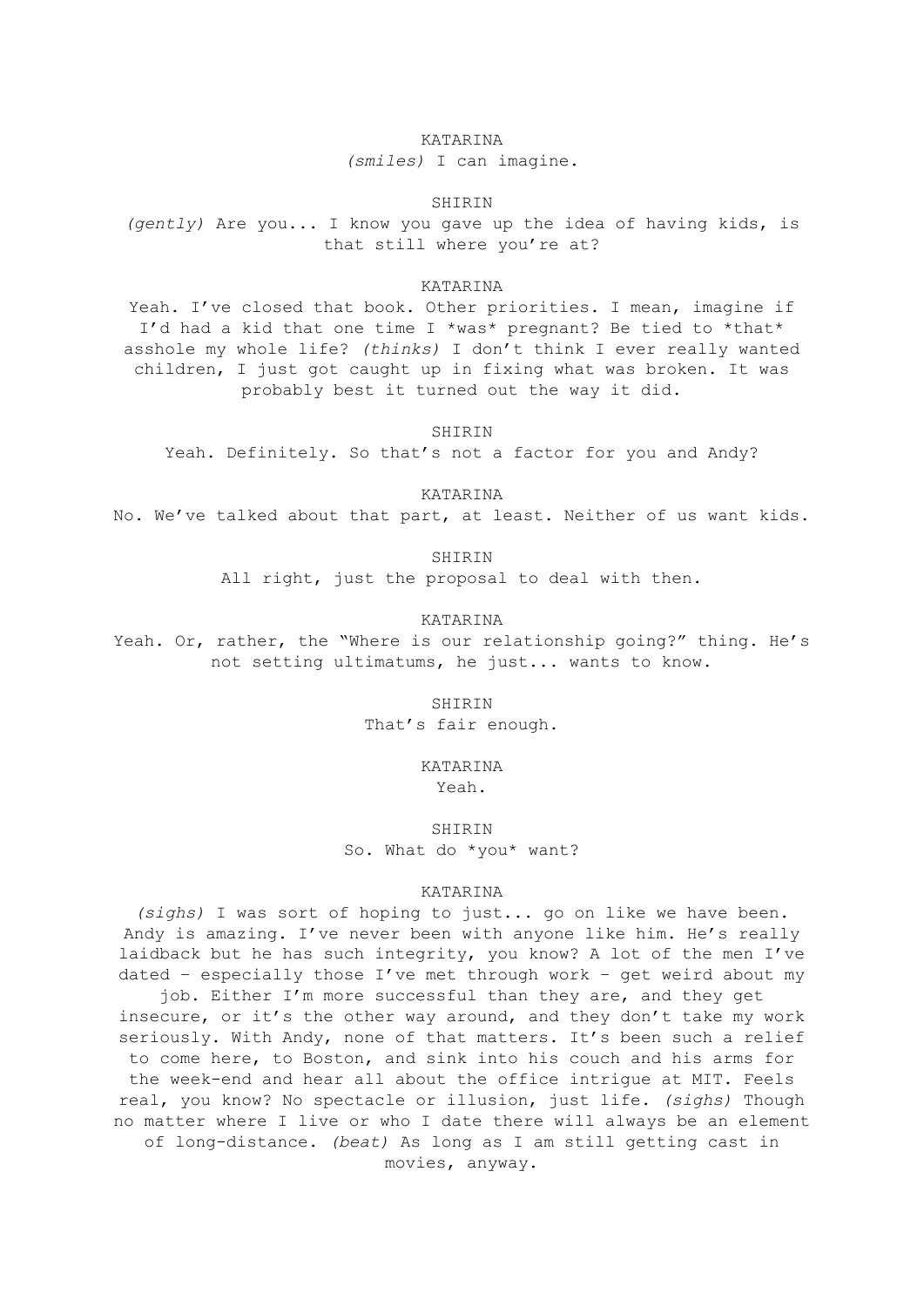#### SHIRIN

You think that will stop?

#### KATARINA

My agent says it will probably peter out. I'm 35, Shirin, not quite the ingenue anymore.

SHIRIN

You're in your 30s, you're still young! But I get it. Hollywood standards of beauty and youth, all that rubbish.

#### KATARINA

Some of my peers are going for TV gigs instead, and it makes sense – if you get a syndicated hit show, you get to stay in one place, and have steady employment for – hopefully! – multiple seasons. But I enjoy the variety of different films, and I like to do indie productions when I get a chance... I don't know. Oh shit, Shirin, this is turning into some sort of life crisis. What do I want to do? What do I want my life to be? *(frustrated laugh)*

SHIRIN

Sounds like you don't want to pursue a TV job.

KATARINA

*(sighs)* You are right. I don't. I probably \*should\* but I don't want to.

> SHIRIN And it sounds like you want to be with Andy.

> > KATARINA

I do!

SHIRIN

You just don't want to say I do.

KATARINA

*(laughs)* True! You make it all sound so simple.

#### **SHIRIN**

*(smiles)* I get that it's complicated, but... Your feelings don't seem very conflicted here. You know what you want. You just need to be honest with Andy about it. Maybe you can figure out a compromise.

## KATARINA

Yeah.

#### **SHIRIN** See? Sorted.

#### KATARINA Easy-peasy.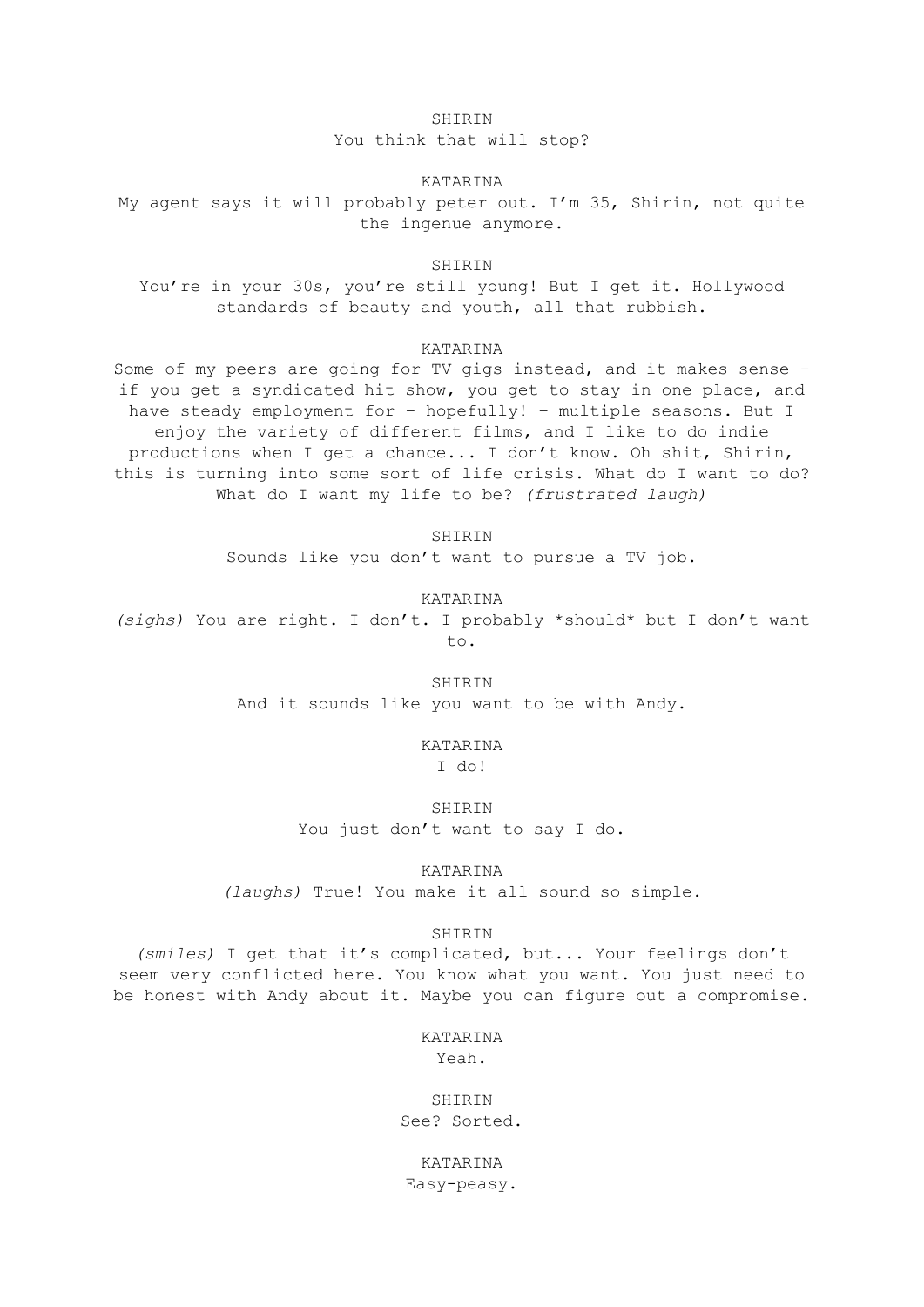#### SHIRIN

That's what I'm here for.

### KATARINA

Thank you! *(beat)* Now, enough about me, I want to hear all about this project you are in town for. You're working with the MFA, is that right?

#### SHIRIN

Well not yet - have to win the bid first. But, yeah, we're meeting them this afternoon. They're opening their new contemporary wing this year and are looking to overhaul their whole visual identity. It's a really challenging-

*(Fade out)*

#### **Scene 5.4**

EXT. Early evening, city street outside restaurant. KATARINA is waiting for ANDY, she is pacing.

#### KATARINA

*(hums Adele's 'Rolling in the Deep', the tune that includes "We could have had it all", stops, sighs, murmurs, in Swedish)* Äh, det är jag som är tidig. *(deep breath)* OK. Be cool. *(slight nervous laugh)* Cool Kat... Ina... Cool Ina...

> ANDY *(slow footsteps)* Ina. *(EE-na)*

KATARINA Andy. *(smiles)* There you are.

ANDY

Here I am.

#### KATARINA

*(same time as ANDY)* Do you want to-

ANDY

*(same time as KATARINA)* I was thinking we-

*(BOTH laugh nervously)*

KATARINA *(same time as ANDY)* Say what-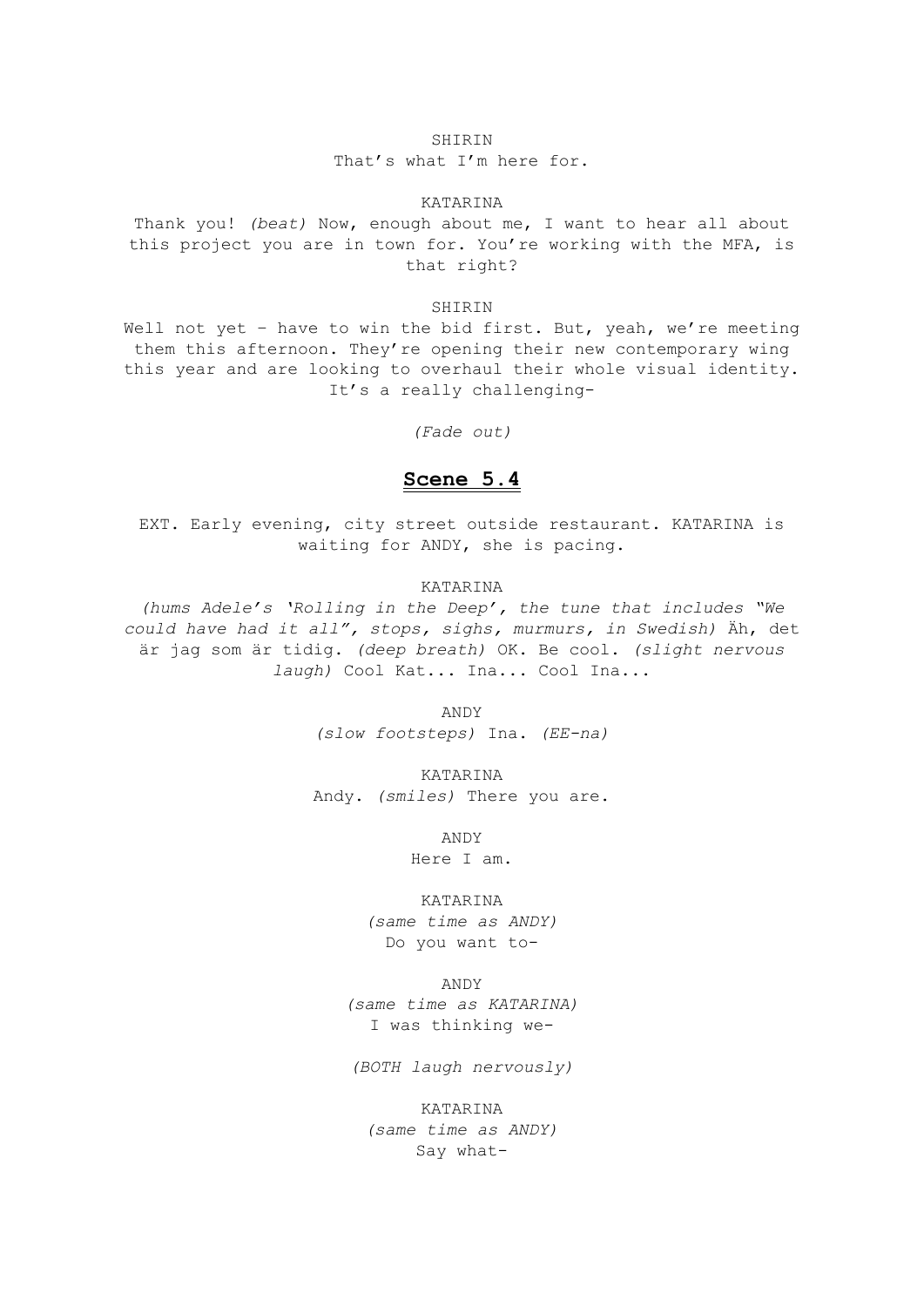ANDY *(same time as KATARINA)* You go-

*(BOTH laugh even more nervously)*

ANDY Go ahead.

KATARINA No, you.

ANDY

*(smiles)* I was thinking maybe we could walk and talk? Unless you're really hungry?

KATARINA

*(smiles)* I was going to suggest the same thing.

*(BOTH start walking)*

ANDY Great minds and all that.

KATARINA

Yeah.

*(They walk in silence for a little while, end up by the water)*

KATARINA

I was thinking-

ANDY

Wait. Before you say anything. I've been doing a lot of thinking since last night. I don't- I would love to marry you, if you'll have me, and live with you, if you want, but also... I don't want any of that to put pressure on you. I want you to be happy, and, if I can be a part of your life and part of making you happy, I want to do that, but if not... I will be OK with that. I get that your life is pretty complicated.

KATARINA

It is, but... Can we sit? *(BOTH sit on bench)* I don't... (gently) I've never wanted to get married. I was engaged once, long ago, got caught up in the romance of it... It was a really bad idea. And yes, my work means I am away a lot, and if we lived together, I think I would be more concerned about that.

ANDY

I get that.

KATARINA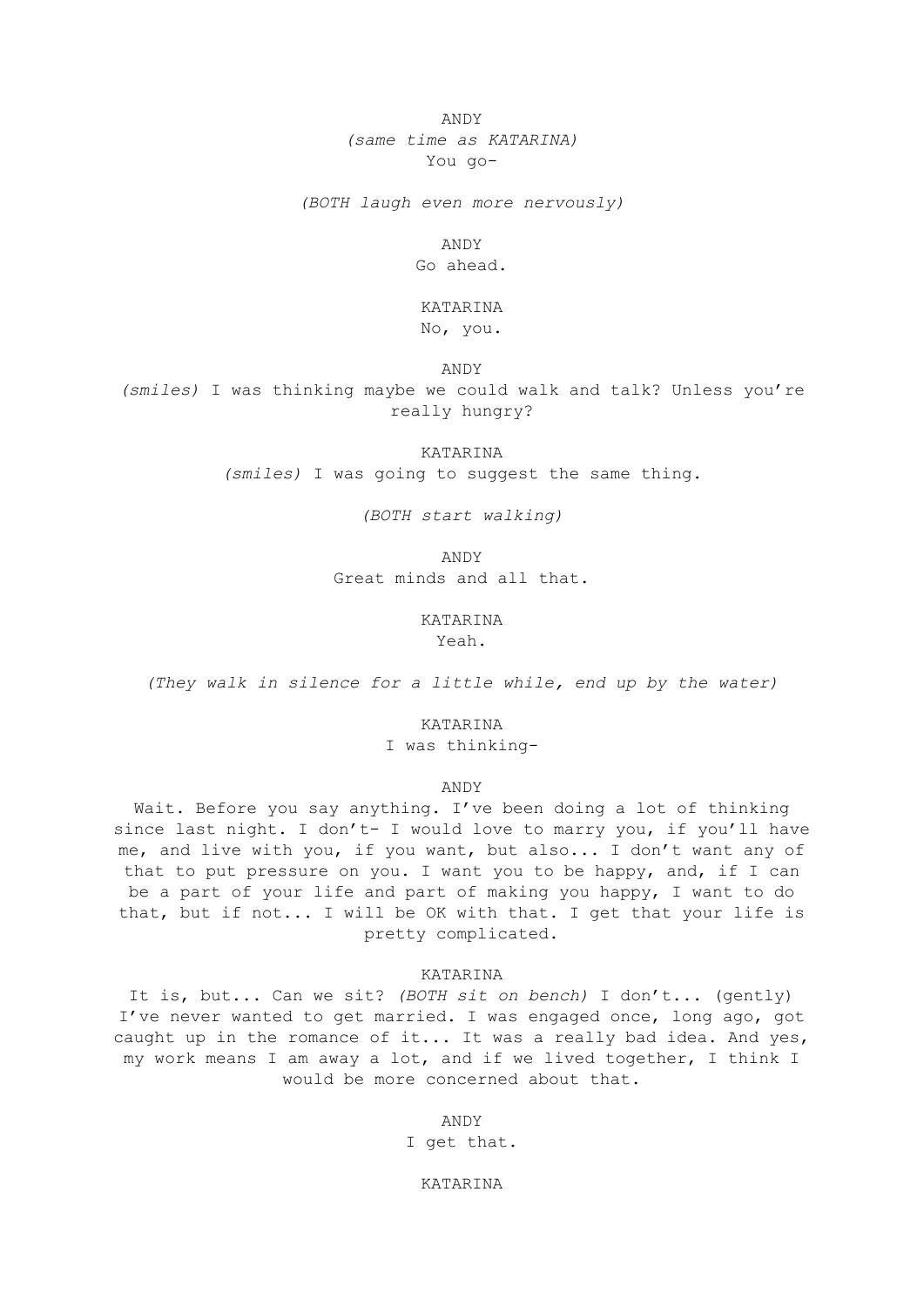To me, commitment is what we decide it is. You and I, in this relationship. It's no-one else's concern. *(gently)* I... I don't believe in marriage. And I don't believe you need it to be happy.

ANDY

*(beat, slowly)* Well, I definitely know a lot of married couples who are unhappy.

#### KATARINA

Me too. And happy ones, too, of course, but...

ANDY

So... what do \*you\* want? *(slight laugh)* Guess I should have asked that before buying a ring.

KATARINA

Can you take it back?

ANDY

Yeah.

#### KATARINA

So, what I want... I really like our relationship the way it is right now. Where we each have a home to welcome the other into. And where we make sure to spend time together, but where we also know that we are OK apart. Since I met you... you are always the first person I want to tell when something happens, good, bad, (smiles) silly... There is an... ease that I've never experienced before.

ANDY

*(smiles)* I think I know what you mean. *(more serious, thinking as he speaks)* So basically you want to stay as we are?

> KATARINA Yes. Would that work for you?

ANDY *(thinks)* Yeah. It would. *(smiles)* I'd like that a lot.

KATARINA

*(joyful)* You would?

ANDY

*(joyful)* I would. *(thinks)* I think I got caught up in... the idea of 'catching' you, as Marie from last night would say.

*(KATARINA laughs)*

ANDY

*(continues)* But I agree with you. \*We\* make our relationship and it doesn't concern anyone else.